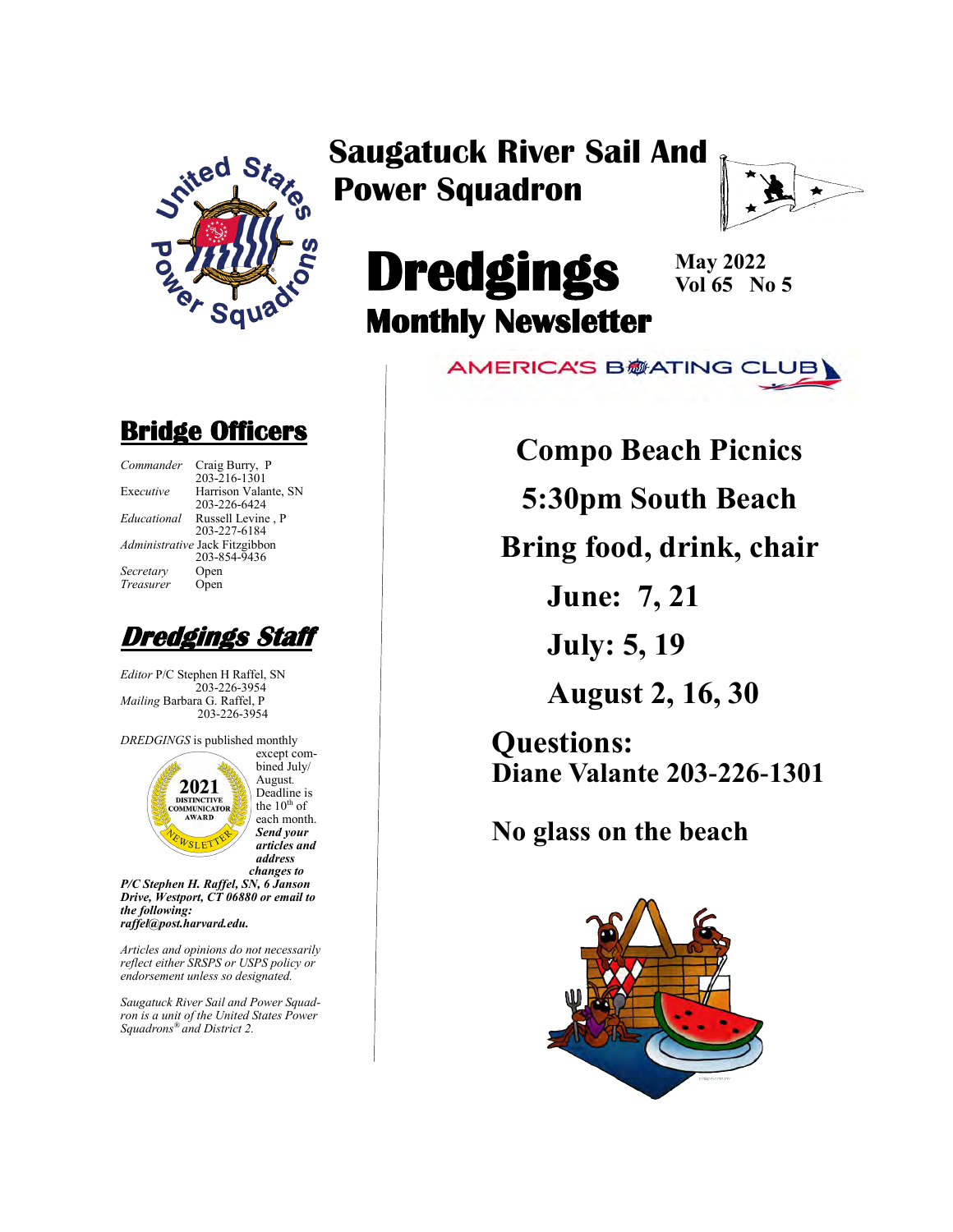#### **COMMANDER'S MESSAGE**



Great news! Compo Marina is open and boats are starting to fill the slips. The time has come to get to the boatyard, breakout the polish, bottom paint and all that goes with getting ready for the launch date.

Note on page one a listing for

the Compo Beach picnics. These are a very informal gathering of members to sit around, chat and enjoy the cool evening breezes at our beautiful Compo Beach. Grills are available if you want to cook your dinner. Beach stickers are required to get into the beach. If you don't have one, tell the guard you are attending the SRSPS picnic. We have made arrangements for guest cars.

Remember you are responsible for the safety of all onboard your vessel. When the day is done, that is the time to enjoy an adult beverage  $$ never before.

#### Craig Burry, P Commander



Photo E. Bruce Bonner Reprinted with permission

If you aren't getting notice of *Dredgings* and other Squadron information by email, it is because we don't have your current email address.

Send it to raffel@post.harvard.edu.

#### **Do You know the Answers?**

- 1. If your boat's paint brushes become solidified over the winter, what might you try to restore them?
- 2. When departing from a dock, what are two critical factors to consider?
- 3. When your vessel is moving, the strength of the apparent wind is determined by what?
- 4. What is a simple way to test the quality of stainless steel?

#### **ANSWERS**

- *1.* Try putting them in hot vinegar. Then rinse them in soapy water.
- 2. The wind and the current.
- 3. The speed of the boat and the boat's direction relative to the wind.
- 4. Hold a magnet next to it. The less it sticks, the better the quality.

### **Education Report**

We hope to offer an on-the-water boat handling course in June. Details will be given in the June issue of *Dredgings*

> Russell Levine, P SRSPS SEO

Recently, I came across this photo of one of SRSPS's earliest members, **Bob Curtis**. He was an exceptional sailor, life member and full certificate holder. He made countless contributions to SRSPS.



1918-2014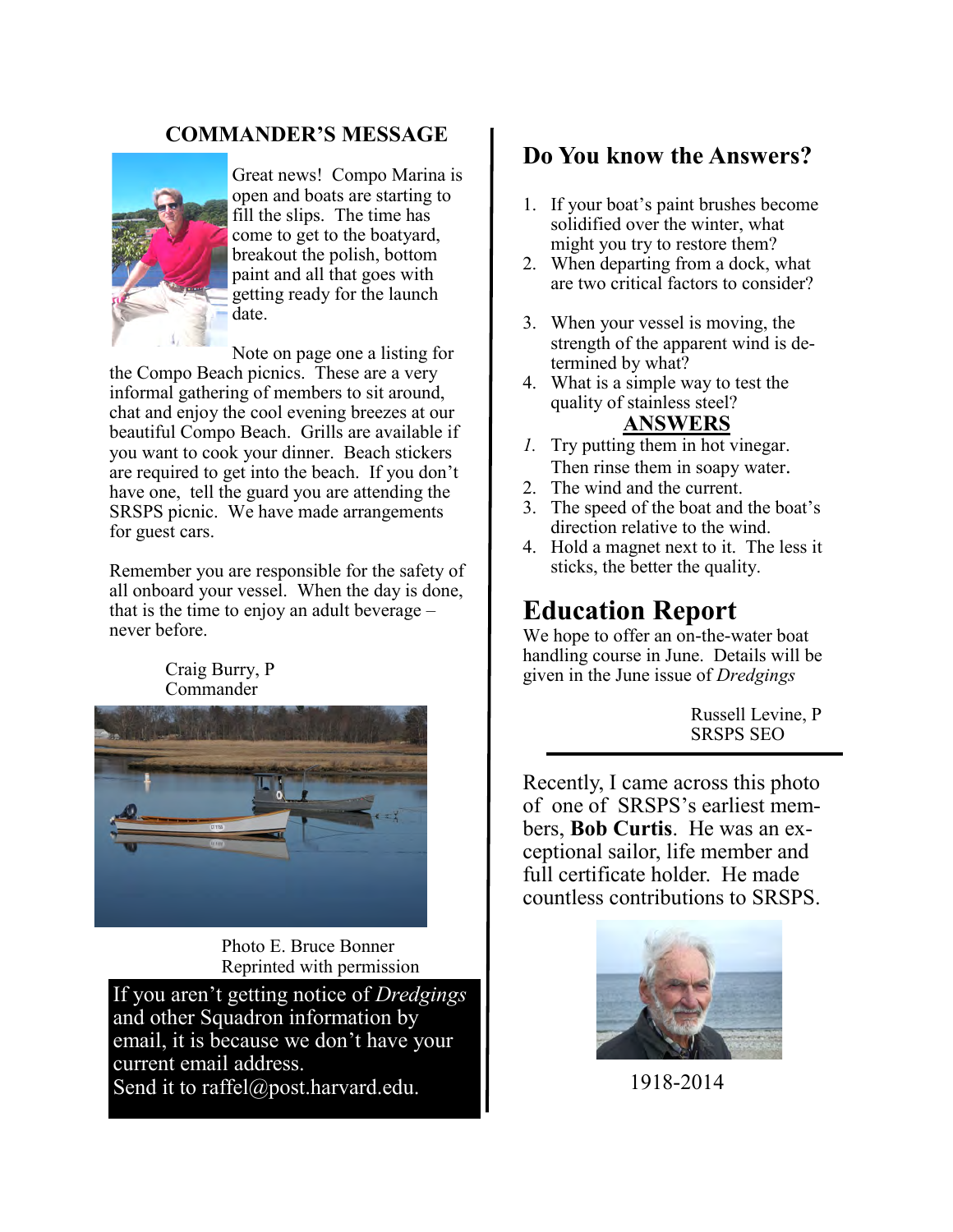U.S. Department of **Homeland Security United States Coast Guard** 



BOSTON — The Coast Guard medically evacuated an injured fisherman 90 miles east of Cape Ann, Massachusetts.

Coast Guard Sector Boston watchstanders received a notification from the fishing vessel Sea Rambler, reporting that a crewmember had severely injured his arm in a hatch, and were requesting assistance.

A Coast Guard Air Station Cape Cod MH-60 Jayhawk helicopter crew, and HC-144 Ocean Sentry fixed wing aircraft crew launched, and safely hoisted, and transferred the fisherman to Mass General Hospital, in Boston, for treatment.



The Sea Rambler is homeported in Portland, Maine.

#### **Click the link below to watch exceptional video of the rescue.**

DVIDS - Video - [Coast Guard MEDEVACs in](https://www.dvidshub.net/video/830231/coast-guard-medevacs-injured-fisherman-90-miles-east-cape-ann-massachusetts)[jured fisherman 90 miles east of Cape Ann, Massa](https://www.dvidshub.net/video/830231/coast-guard-medevacs-injured-fisherman-90-miles-east-cape-ann-massachusetts)[chusetts \(dvidshub.net\)](https://www.dvidshub.net/video/830231/coast-guard-medevacs-injured-fisherman-90-miles-east-cape-ann-massachusetts)

# **FLARE/UP**

**Saturday, April 30, 2022**

**9:30am to 11.30am Location: Weed Beach 155 Nearwater Lane, Darien**

**An opportunity to fire marine safety flares and fire extinguishers under expert supervision.**

**Bring expired flares and fire extinguishers to Weed Beach, or you will be provided with donated flares.**

**Attendees will have the opportunity to compare different types of signaling devices.**



**Further information:** 

**GreenwichSquadron@gmail.com or 203-998- 1864.**

*Sunset and evening star, And one clear call for me! And may there be no moaning of the bar When I put out to sea.* **—-Lord Alfred Tennyson**  *Crossing the Bar*